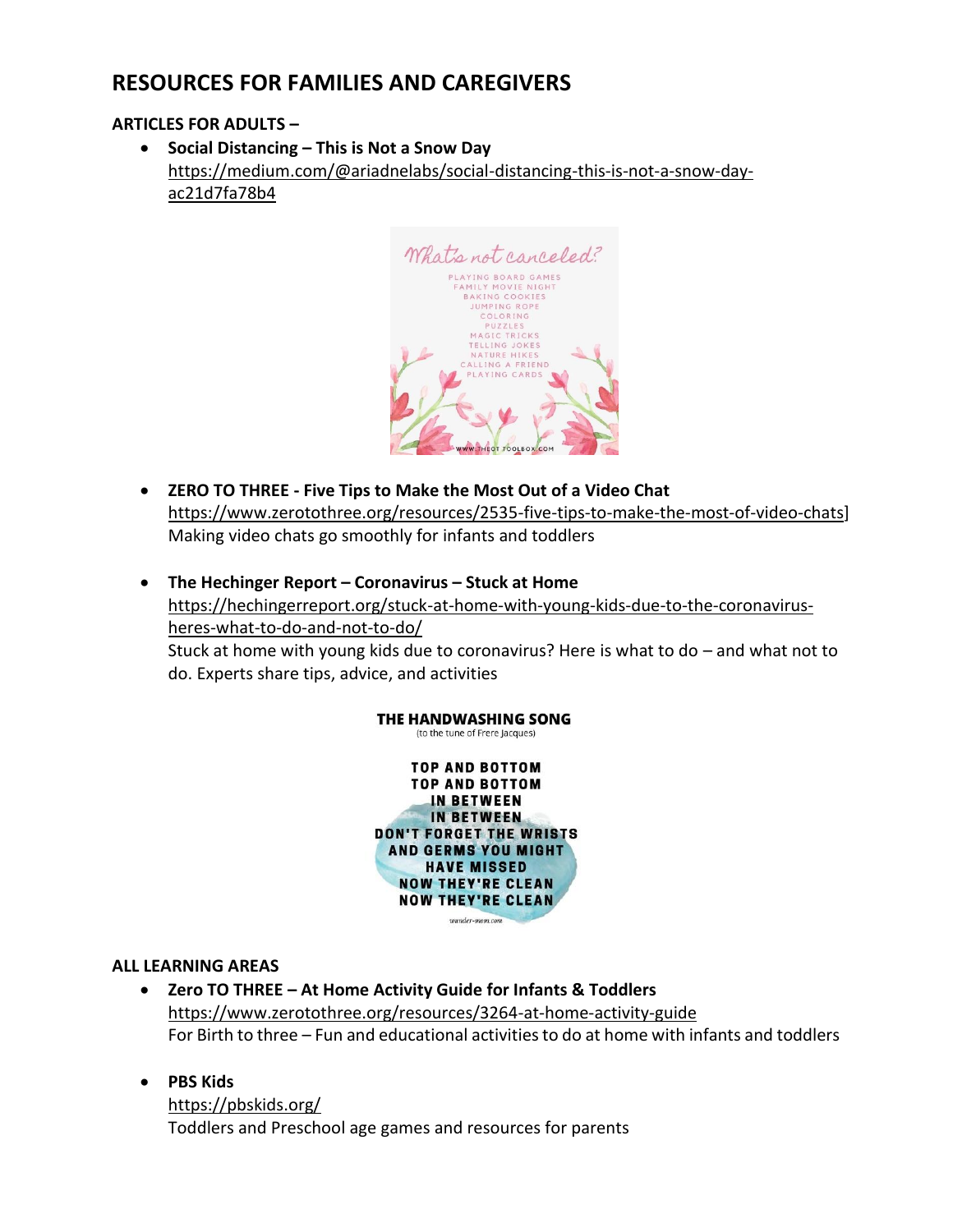• **Ducksters.com**  <https://www.ducksters.com/> School Age



• **Kids Podcasts, Audio Stories, Music, Audiobooks & More** <https://pinna.fm/index.php>

Ages 3-12 – an on-demand audio streaming service that reimagines kids' entertainment. Each podcast, audiobook and music compilation on Pinna is expertly developed and carefully – science, fantasy, interactive game shows and mysteries.



• **Education companies offering free subscriptions** [https://kidsactivitiesblog.com/135609/list-of-education-companies-offering-free](https://kidsactivitiesblog.com/135609/list-of-education-companies-offering-free-subscriptions/)[subscriptions/](https://kidsactivitiesblog.com/135609/list-of-education-companies-offering-free-subscriptions/)

All ages – Parental assistance needed to create an account.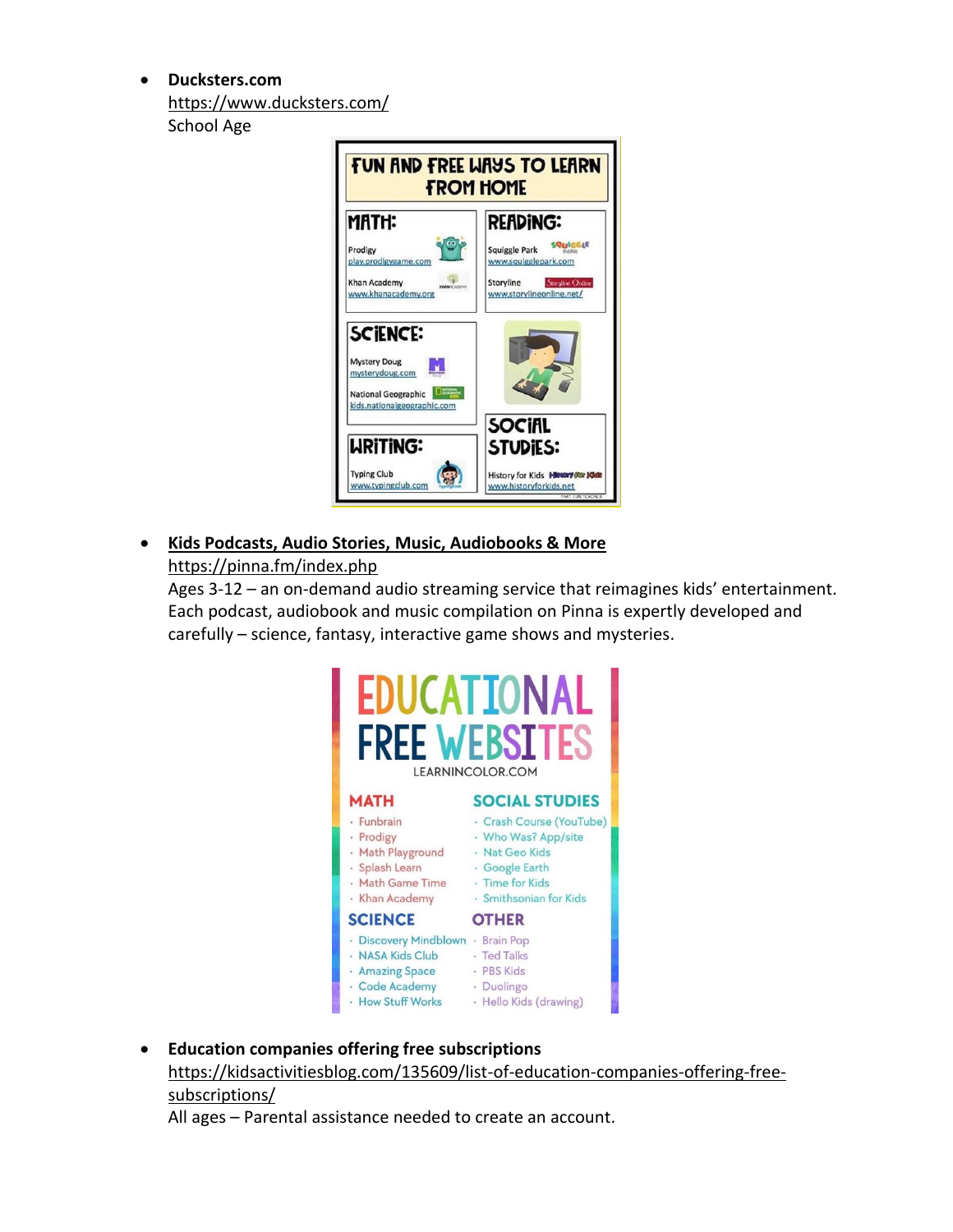#### **LITERACY and READ-ALOUDS**

• **11 Free Reading Websites for Kids**

| <b>Site</b>                                                                           | <b>Address</b>                                                                                                                           | Audio?<br>Yes<br>Yes |
|---------------------------------------------------------------------------------------|------------------------------------------------------------------------------------------------------------------------------------------|----------------------|
| <b>Storyline Online</b>                                                               | http://www.storylineonline.net                                                                                                           |                      |
| <b>Read to Me</b>                                                                     | http://readtomelv.com                                                                                                                    |                      |
| <b>We Give Books</b>                                                                  | http://wegivebooks.org                                                                                                                   | No                   |
| Starfall                                                                              | http://starfall.com                                                                                                                      | Yes                  |
| <b>Online Storytime by</b><br><b>Barnes and Noble</b>                                 | http://www.barnesandnoble.com/u/online-<br>storytime-books-toys/379003588/                                                               | Yes                  |
| <b>TumbleBooks</b>                                                                    | http://tumblebooks.com<br>http://www.tcpclibrary.org/<br>tumblebooks.htm<br>http://www.portlandlibrary.com/kidsplace/<br>tumblebooks.htm | Yes                  |
| <b>International Children's</b><br>http://en.childrenslibrary.org/<br>Digital Library |                                                                                                                                          | No                   |
| ABCya!<br>http://abcya.com                                                            |                                                                                                                                          | Yes                  |
| Storynory                                                                             | http://www.storynory.com/                                                                                                                |                      |
| <b>National Geographic</b><br><b>Young Explorers</b>                                  | http://ngexplorer.cengage.com/<br>ngyoungexplorer/index.html                                                                             |                      |
| <b>Oxford Owl</b><br>http://www.oxfordowl.co.uk/                                      |                                                                                                                                          | Yes                  |

Compiled by Really Good Stuff. Copyright 2013.

#### • **Astronauts read books from space**

[www.youtube.com/channel/UCpotjVqWv3KfGHjWztjPKgg?fbclid=IwAR3mPnrgIBq71NQ](http://www.youtube.com/channel/UCpotjVqWv3KfGHjWztjPKgg?fbclid=IwAR3mPnrgIBq71NQQQusakYGZM0-j9Tv4Up-6zGmN9uVpz3fD-qE9_bisxYU&app=desktop) [QQusakYGZM0-j9Tv4Up-6zGmN9uVpz3fD-qE9\\_bisxYU&app=desktop](http://www.youtube.com/channel/UCpotjVqWv3KfGHjWztjPKgg?fbclid=IwAR3mPnrgIBq71NQQQusakYGZM0-j9Tv4Up-6zGmN9uVpz3fD-qE9_bisxYU&app=desktop)

#### • **Favorite Authors read stories**

[https://coolprogeny.com/2020/03/operation-](https://coolprogeny.com/2020/03/operation-storytime/?fbclid=IwAR3t0T8DNY_xuCMg0Qu27wyXZQ0yi1_w_kLfzc1Sl2VUKix2fAajAJ-TZwg)

[storytime/?fbclid=IwAR3t0T8DNY\\_xuCMg0Qu27wyXZQ0yi1\\_w\\_kLfzc1Sl2VUKix2fAajAJ-](https://coolprogeny.com/2020/03/operation-storytime/?fbclid=IwAR3t0T8DNY_xuCMg0Qu27wyXZQ0yi1_w_kLfzc1Sl2VUKix2fAajAJ-TZwg)[TZwg](https://coolprogeny.com/2020/03/operation-storytime/?fbclid=IwAR3t0T8DNY_xuCMg0Qu27wyXZQ0yi1_w_kLfzc1Sl2VUKix2fAajAJ-TZwg)

Age of child depends on the book choice - Parents/adults need to facilitate book choice Book choices are from picture books to chapter books.

#### • **Story Time on Line**

#### [www.storyonline.net/](http://www.storyonline.net/)

For children K and older - Available 24 hours a day for children, parents, caregivers and educators. Each book includes supplemental curriculum developed by a credentialed elementary educators aiming to strengthen comprehension and verbal and written skills for English-language learners. May require an adult to set up for K child and allows older children to access independently.

#### • **Seussville**

[https://www.seussville.com/?fbclid=IwAR2I0gjFURtRaGsp\\_CFddzoFS4GwvW3Vt-](https://www.seussville.com/?fbclid=IwAR2I0gjFURtRaGsp_CFddzoFS4GwvW3Vt-QZdGAHmf0MjgP2LoBYPH1JvE8)[QZdGAHmf0MjgP2LoBYPH1JvE8](https://www.seussville.com/?fbclid=IwAR2I0gjFURtRaGsp_CFddzoFS4GwvW3Vt-QZdGAHmf0MjgP2LoBYPH1JvE8) Dr. Seuss' Word Challenge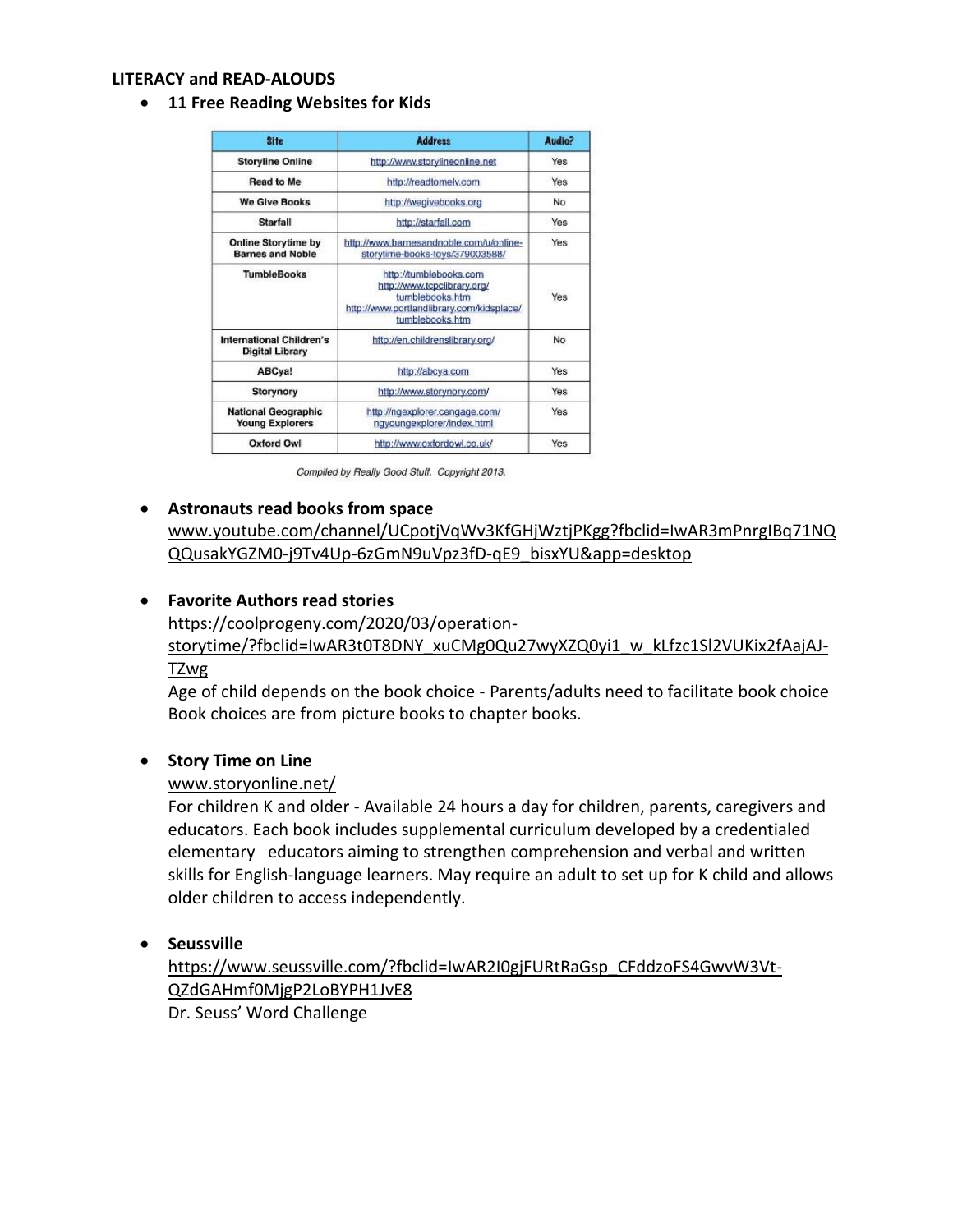## • **Lunch Doodles with Mo Willems**

[https://www.kennedy-center.org/education/mo](https://www.kennedy-center.org/education/mo-willems?fbclid=IwAR3Cr3RM5mdthW9hPaIAMrz-L81G38okimerqyevEYk7ze7lA-P25wVTKKk)[willems?fbclid=IwAR3Cr3RM5mdthW9hPaIAMrz-L81G38okimerqyevEYk7ze7lA-P25wVTKKk](https://www.kennedy-center.org/education/mo-willems?fbclid=IwAR3Cr3RM5mdthW9hPaIAMrz-L81G38okimerqyevEYk7ze7lA-P25wVTKKk) 4-10 – Mo Willems invites you into his studio every day for his LUNCH DOODLE – New episodes will be posted each weekday at 1:00 p.m. ET and then remain online to be streamed afterwards. Check back each weekday for new LUNCH DOODLES! Learners can draw, doodle, and explore new ways of writing.

## • **Books read by famous actors**

<https://www.storylineonline.net/>

All ages - These stories are read by famous people and show adorable cartoon animations of the story.

### • **Operation Storytime**

<https://coolprogeny.com/2020/03/operation-storytime/> All ages - Links to children's authors reading their books on Instagram

#### **MOVEMENT & MINDFULNESS**

#### • **Go Noodle**

#### [www.gonoodle.com](http://www.gonoodle.com/)

For two year olds and older - Fun, wacky, silly 5-minute movement breaks and mindfulness activities – many have an educational objective – patterning, counting, etc. Younger children should be with an adult or much older child. There is a lot of moving around.

|                                                                                                                                                                                                                                      |                                                                                              |           | <i>activity for kids</i>                                     |  |  |  |
|--------------------------------------------------------------------------------------------------------------------------------------------------------------------------------------------------------------------------------------|----------------------------------------------------------------------------------------------|-----------|--------------------------------------------------------------|--|--|--|
|                                                                                                                                                                                                                                      |                                                                                              |           |                                                              |  |  |  |
| SPELL OUT YOUR FULL NAME AND COMPLETE THE ACTIVITY LISTED FOR EACH LETTER. FOR A GREATER CHALLENGE<br>INCLUDE YOUR MIDDLE NAME & DO EACH ONE TWICE! FOR VARIETY YOU CAN USE A<br>FAVORITE CHARACTER'S NAME OR A FAMILY MEMBER'S NAME |                                                                                              |           |                                                              |  |  |  |
|                                                                                                                                                                                                                                      | jump up & down 10 times                                                                      |           | pick up a ball without<br>using your hands                   |  |  |  |
| $\bullet$                                                                                                                                                                                                                            | spin around in a circle 5 times                                                              | $\bullet$ | walk backwards 50 steps<br>and skip back                     |  |  |  |
|                                                                                                                                                                                                                                      | hop on one foot 5 times                                                                      |           | walk sideways 20 steps<br>and hop back                       |  |  |  |
|                                                                                                                                                                                                                                      | run to the nearest door<br>and run back                                                      |           | crawl like a crab<br>for a count of 10                       |  |  |  |
| E                                                                                                                                                                                                                                    | walk like a bear<br>for a count of 5                                                         |           | walk like a bear<br>for a count of 5                         |  |  |  |
|                                                                                                                                                                                                                                      | do 3 cartwheels                                                                              |           | bend down and touch your<br>toes 20 times                    |  |  |  |
|                                                                                                                                                                                                                                      | do 10 jumping jacks                                                                          |           | pretend to pedal a bike with<br>your hands for a count of 17 |  |  |  |
|                                                                                                                                                                                                                                      | hop like a frog 8 times                                                                      |           | roll a ball using only<br>your head                          |  |  |  |
|                                                                                                                                                                                                                                      | balance on your left foot<br>for a count of 10                                               |           | flap your arms like a bird<br>25 times                       |  |  |  |
|                                                                                                                                                                                                                                      | balance on your right foot<br>for a count of 10                                              |           | pretend to ride a horse<br>for a count of 15                 |  |  |  |
|                                                                                                                                                                                                                                      | march like a toy soldier<br>for a count of 12                                                |           | try and touch the clouds<br>for a count of 15                |  |  |  |
|                                                                                                                                                                                                                                      | pretend to jump rope<br>for a count of 20                                                    |           | walk on your knees<br>for a count of 10                      |  |  |  |
|                                                                                                                                                                                                                                      | do 3 somersaults<br>CONSULT A DOCTOR BEFORE STARTING AN EXERCISE PROGRAM - WWW.THEYSMELL.COM |           | do 10 push-ups                                               |  |  |  |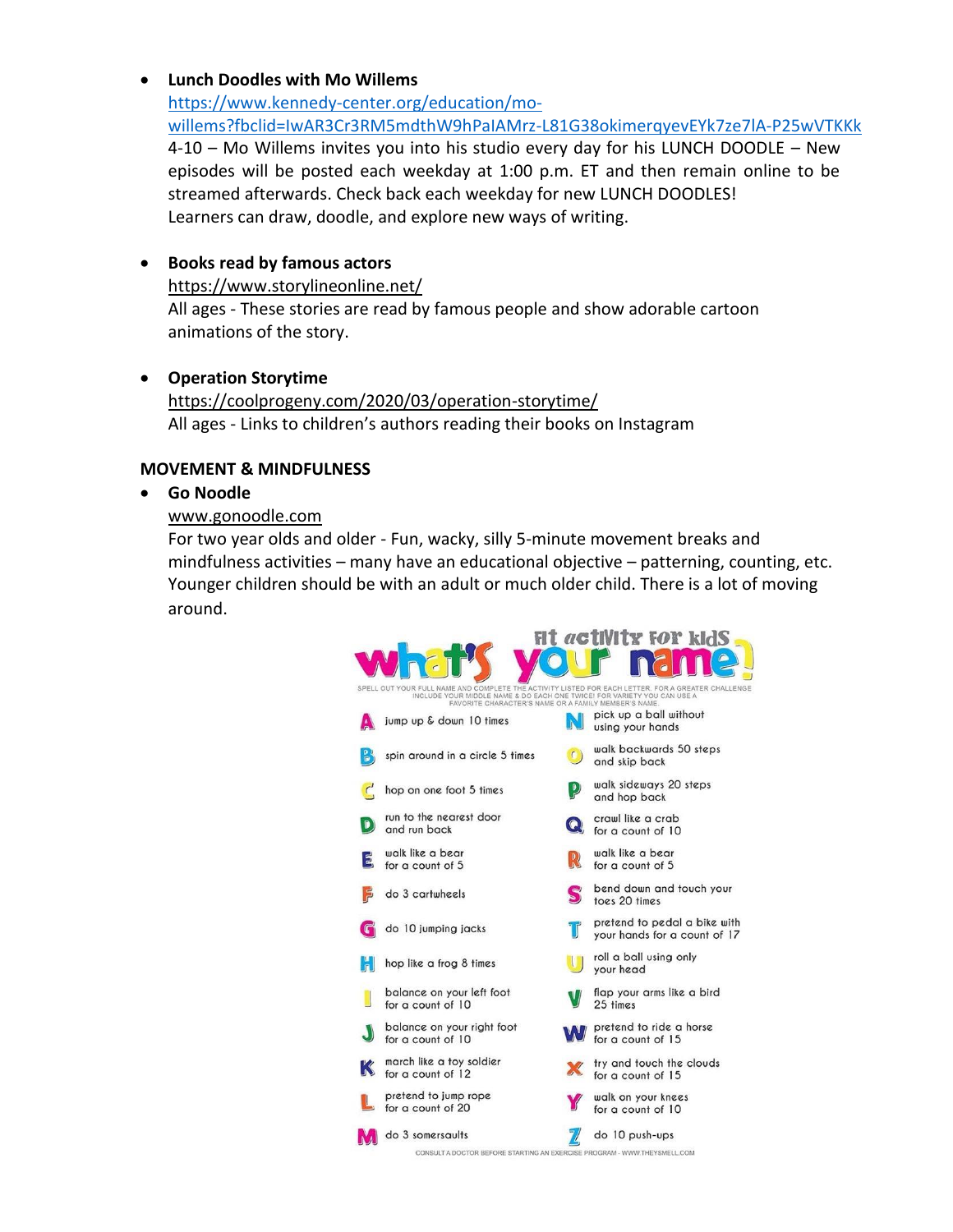## • **Yoga & Mindfulness**

<https://www.youtube.com/user/barikoral> For children 2.5 and older Yoga movements, breathing exercises – movement and mindfulness Requires an adult or older child  $(5<sup>th</sup>$  grade and up) to supervise and help with some of the movements

## • **Brain Break- Tic Tac Toe**

www.funinfirst.com Ages 3-6 years - This activity promotes listening, following direction and gross motor skills and a break from sitting. Needs supervision - Can be modified to meet the needs of young 3 years olds

### **SCIENCE**

• **National Geographic for Kids** <https://kids.nationalgeographic.com/> All ages

## • **Fantastic Fun and Learning**

[https://www.fantasticfunandlearning.com/make-germs-scatter-science](https://www.fantasticfunandlearning.com/make-germs-scatter-science-demonstration.html)[demonstration.html](https://www.fantasticfunandlearning.com/make-germs-scatter-science-demonstration.html) A visual science experiment of how soap kills germs and more

For older toddlers and up – An adult presence is recommended



• **At Home Science – Mad Science**

[https://www.madsciencepromo.com/athomeexperiments?fbclid=IwAR0sGCgtgKKMCN](https://www.madsciencepromo.com/athomeexperiments?fbclid=IwAR0sGCgtgKKMCNHZXBjTa8nT5XZOLtqWXO0F_Pccximzce202g_wdpnPB50) HZXBjTa8nT5XZOLtqWXO0F Pccximzce202g\_wdpnPB50 Science activities for children 3+ - Requires mostly household items and adult or older child (MS-HS) support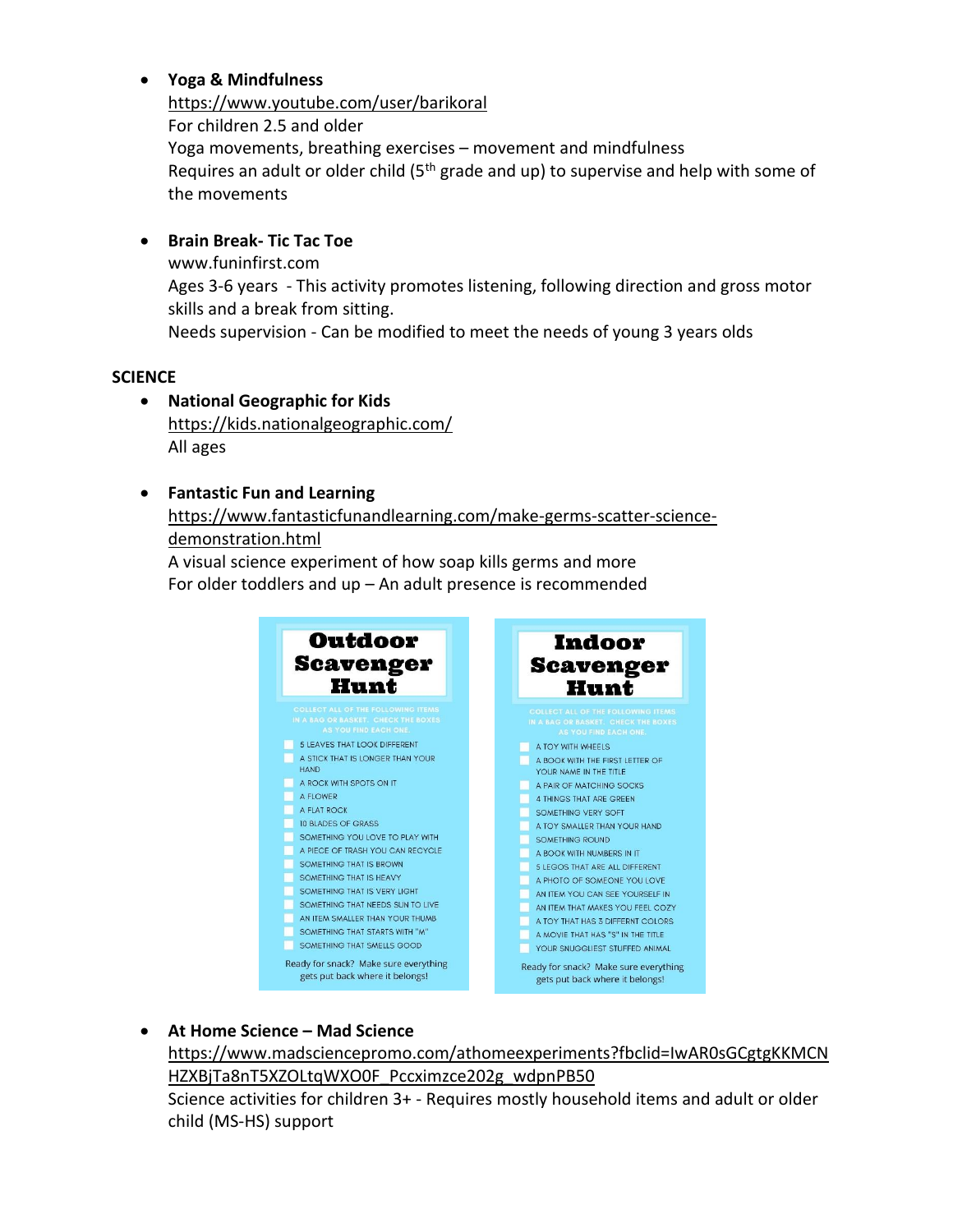## • **PBS Play and Learn Science**

<https://pbskids.org/apps/play-and-learn-science-.html>

Ages 2 – 5 – 15 engaging games covering core topics in Earth Science, Physical Science, and Life Science - Parent section with tips for parent-child engagement and activities for extending the learning into the real world - Developed in collaboration with early childhood experts - Completely bilingual (English/Spanish)

## **MATH**

• **Math Playground**

<https://www.mathplayground.com/> Games for  $1^{st}$  to  $6^{th}$  grade - No adult assistance needed - Free teacher resources

## **TOURS AND FIELD TRIPS**

• **Virtual Field Trips**

[https://docs.google.com/document/u/0/d/1SvIdgTx9djKO6SjyvPDsoGlkgE3iExmi3qh2KR](https://docs.google.com/document/u/0/d/1SvIdgTx9djKO6SjyvPDsoGlkgE3iExmi3qh2KRRku_w/mobilebasic?fbclid=IwAR1S6qyTO2Kt0l30g1VL3h0zA55kyDVMt6vbDAZtbmB89FxZyP_rNQ6mLN0) [Rku\\_w/mobilebasic?fbclid=IwAR1S6qyTO2Kt0l30g1VL3h0zA55kyDVMt6vbDAZtbmB89F](https://docs.google.com/document/u/0/d/1SvIdgTx9djKO6SjyvPDsoGlkgE3iExmi3qh2KRRku_w/mobilebasic?fbclid=IwAR1S6qyTO2Kt0l30g1VL3h0zA55kyDVMt6vbDAZtbmB89FxZyP_rNQ6mLN0) [xZyP\\_rNQ6mLN0](https://docs.google.com/document/u/0/d/1SvIdgTx9djKO6SjyvPDsoGlkgE3iExmi3qh2KRRku_w/mobilebasic?fbclid=IwAR1S6qyTO2Kt0l30g1VL3h0zA55kyDVMt6vbDAZtbmB89FxZyP_rNQ6mLN0)

• **Tours of American Dairy Farms**

[https://www.americandairy.com/news-and-events/dairy-diary/virtual-farm-tours-while](https://www.americandairy.com/news-and-events/dairy-diary/virtual-farm-tours-while-your-stuck-at-home.stml?fbclid=IwAR2YuTWv4UKp_hlagYD981vuV-El5Y6j5tqwRB8ZcDXk9Hztyk1H2VBlpjs)[your-stuck-at-home.stml?fbclid=IwAR2YuTWv4UKp\\_hlagYD981vuV-](https://www.americandairy.com/news-and-events/dairy-diary/virtual-farm-tours-while-your-stuck-at-home.stml?fbclid=IwAR2YuTWv4UKp_hlagYD981vuV-El5Y6j5tqwRB8ZcDXk9Hztyk1H2VBlpjs)[El5Y6j5tqwRB8ZcDXk9Hztyk1H2VBlpjs](https://www.americandairy.com/news-and-events/dairy-diary/virtual-farm-tours-while-your-stuck-at-home.stml?fbclid=IwAR2YuTWv4UKp_hlagYD981vuV-El5Y6j5tqwRB8ZcDXk9Hztyk1H2VBlpjs)

- **Cincinnati Zoo** every day at 3pm they feature an animal of Facebook Live <https://www.facebook.com/cincinnatizoo> All ages
- **Cincinnati Zoo Daily Digital Safari**

[https://redtri.com/cincinnati-zoo-home-safari-facebook](https://redtri.com/cincinnati-zoo-home-safari-facebook-live/?utm_source=FB&utm_medium=NATL&utm_campaign=FB-CONTENTMARKETING&fbclid=IwAR0WbrQV64OzU_sb90zbvi2XDON5ytb_X4LaRztM7ZsdqFI3MBlrvWHxMR8)[live/?utm\\_source=FB&utm\\_medium=NATL&utm\\_campaign=FB-](https://redtri.com/cincinnati-zoo-home-safari-facebook-live/?utm_source=FB&utm_medium=NATL&utm_campaign=FB-CONTENTMARKETING&fbclid=IwAR0WbrQV64OzU_sb90zbvi2XDON5ytb_X4LaRztM7ZsdqFI3MBlrvWHxMR8)[CONTENTMARKETING&fbclid=IwAR0WbrQV64OzU\\_sb90zbvi2XDON5ytb\\_X4LaRztM7ZsdqFI3M](https://redtri.com/cincinnati-zoo-home-safari-facebook-live/?utm_source=FB&utm_medium=NATL&utm_campaign=FB-CONTENTMARKETING&fbclid=IwAR0WbrQV64OzU_sb90zbvi2XDON5ytb_X4LaRztM7ZsdqFI3MBlrvWHxMR8) [BlrvWHxMR8](https://redtri.com/cincinnati-zoo-home-safari-facebook-live/?utm_source=FB&utm_medium=NATL&utm_campaign=FB-CONTENTMARKETING&fbclid=IwAR0WbrQV64OzU_sb90zbvi2XDON5ytb_X4LaRztM7ZsdqFI3MBlrvWHxMR8) All ages

## • **20 VIRTUAL FIELD TRIPS TO TAKE WITH YOUR KIDS**

<https://adventuresinfamilyhood.com/20-virtual-field-trips-to-take-with-your-kids.html> Virtual tours of Museums, Zoos, Aquariums, Historic Sites – There are suggested activities that go along with each locations. Parental assistance may be needed for technology.

• **Virtual Museum Tours**

[https://www.parents.com/syndication/museums-with-virtual](https://www.parents.com/syndication/museums-with-virtual-tours/?utm_campaign=parents_parentsmagazine&utm_content=internalsyndication_travelandleisure&utm_source=facebook.com&utmterm=FD51F848-6550-11EA-9FBA-CF782FEB5590&utm_medium=social)[tours/?utm\\_campaign=parents\\_parentsmagazine&utm\\_content=internalsyndication\\_tr](https://www.parents.com/syndication/museums-with-virtual-tours/?utm_campaign=parents_parentsmagazine&utm_content=internalsyndication_travelandleisure&utm_source=facebook.com&utmterm=FD51F848-6550-11EA-9FBA-CF782FEB5590&utm_medium=social) [avelandleisure&utm\\_source=facebook.com&utmterm=FD51F848-6550-11EA-9FBA-](https://www.parents.com/syndication/museums-with-virtual-tours/?utm_campaign=parents_parentsmagazine&utm_content=internalsyndication_travelandleisure&utm_source=facebook.com&utmterm=FD51F848-6550-11EA-9FBA-CF782FEB5590&utm_medium=social)[CF782FEB5590&utm\\_medium=social](https://www.parents.com/syndication/museums-with-virtual-tours/?utm_campaign=parents_parentsmagazine&utm_content=internalsyndication_travelandleisure&utm_source=facebook.com&utmterm=FD51F848-6550-11EA-9FBA-CF782FEB5590&utm_medium=social)

View tours of 12 Museums from around the world – Parental assistance may be needed.